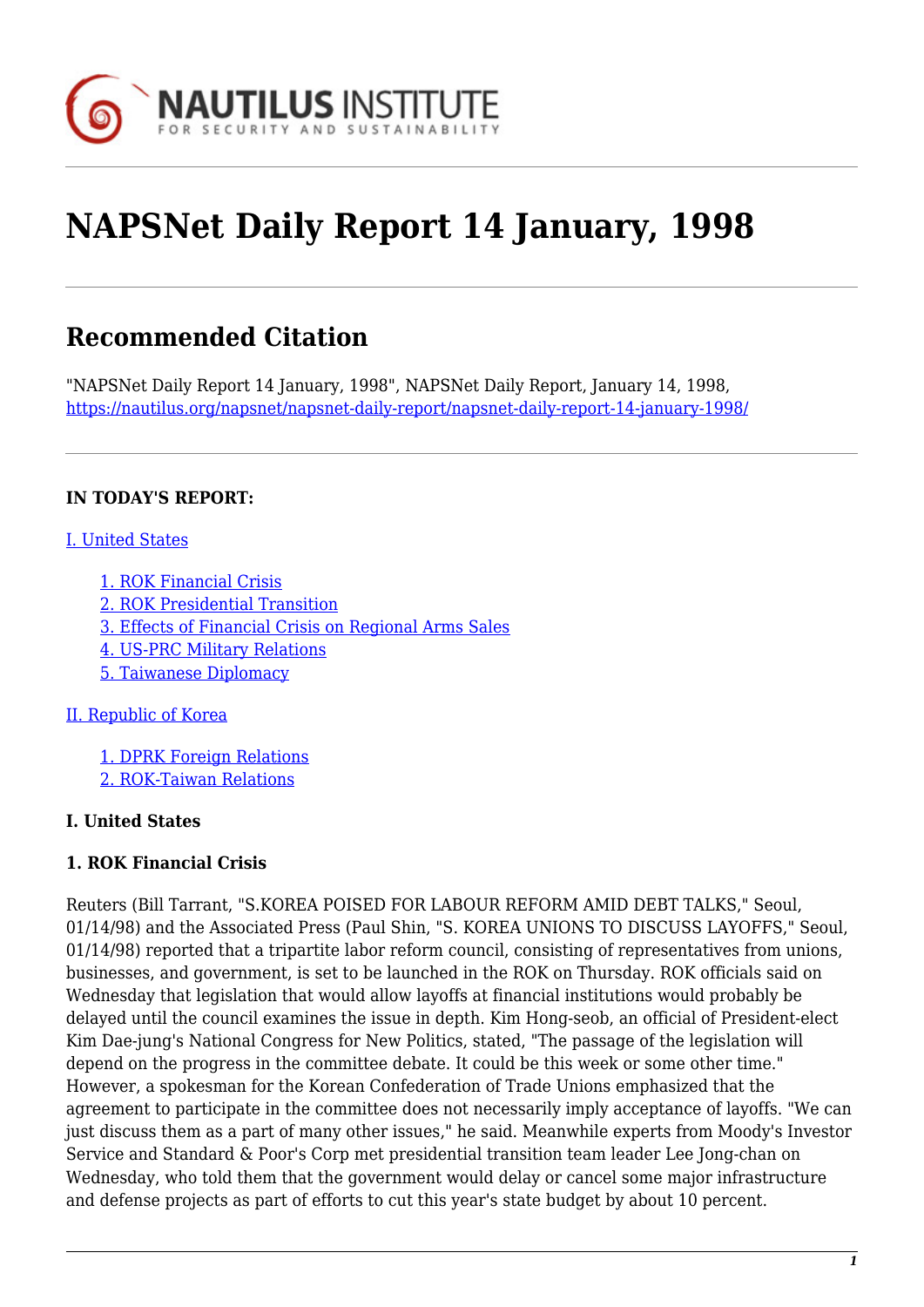The Wall Street Journal (Namju Cho, Michael Schuman, Bob Davis and Stephen E. Frank, "SOUTH KOREA DEBT PACKAGE IS SWEETENED BY FINANCIERS," 01/14/98) reported that US financiers are moving to develop a new debt package for the ROK. The plan being considered would be a compromise between a bond offering originally proposed by US banks and the ROK government's desire that foreign banks renegotiate their loans to ROK banks on an individual basis. Under the new plan, the ROK government would issue bonds to those foreign banks that wish to take them in place of their short-term loans to ROK banks; alternatively, the government would guarantee the shortterm loans outstanding to ROK banks, but it would be left to the banks themselves to renegotiate the terms of those loans.

# <span id="page-1-0"></span>**2. ROK Presidential Transition**

The Associated Press (Pauline Jelinek, "2 SKOREAN KIMS WORK AGAINST CRISIS," Seoul, 01/13/98) reported that pressure from the financial crisis has led to a sharing of power in the ROK between outgoing President Kim Young-sam and President-elect Kim Dae-jung. In addition, investigations scheduled for later this year to lay blame for the financial crisis give Kim Dae-jung a degree of power over the outgoing administration. Outgoing officials charged last week that the transition team was overstepping its authority. However, Kim Choong-jo of the National Congress for New Politics stated, "The president-elect ... has shown, so far, generosity toward government officials, including President Kim." However, he warned, "the situation will be different following his inauguration. Treatment for ex-Cabinet members will not be has friendly as now; they have got to be held responsible."

#### <span id="page-1-1"></span>**3. Effects of Financial Crisis on Regional Arms Sales**

The New York Times (Steven Lee Myers, "FINANCIAL CRISIS SLOWS ARMS RACE IN ASIA," Kuala Lumpur, 01/13/98) reported that the economic crisis in Asia is beginning to slow military spending in the region. The ROK recently said it would delay the purchase of four AWACS electronic surveillance jets. US Secretary of Defense William Cohen said on Monday that the US would do what it could to help salvage weapons purchases. He stated, "Obviously, we are interested in helping these countries who are experiencing difficulties right now also deal with their security concerns -- by either stretching out or finding some other method of payment or some deferral of payments in order to accommodate them."

# <span id="page-1-2"></span>**4. US-PRC Military Relations**

The Associated Press ("CHINA SEEKS CLOSER US MILITARY TIES," Beijing, 01/13/98) reported that the PRC's official China Daily newspaper said Tuesday that PRC Defense Minister Chi Haotian stated that the PRC is seeking closer contacts with the US military. Chi, in a meeting with former US Secretary of Defense William Perry, added that exchanges of high-ranking military officials and other steps already are helping to warm relations between the two nations. Gen. Fu Quanyou, chief of the general staff of the People's Liberation Army, told Perry that the PRC hoped for even broader contacts. Regarding remarks by US Defense Secretary William Cohen on Monday that the US plans to maintain its military strength in the Pacific, PRC Foreign Ministry spokesman Shen Guofang said Tuesday that the PRC had taken note of Cohen's remarks, but refrained from any direct response. He added, "We hope that the cooperation between the United States and these countries in all areas will be in the interest of peace and stability of the region and also be conducive to the development of bilateral relations in a normal direction."

# <span id="page-1-3"></span>**5. Taiwanese Diplomacy**

Agence France-Presse ("PHILIPPINE PRESIDENT DENIES MEETING WITH TAIWANESE LEADER,"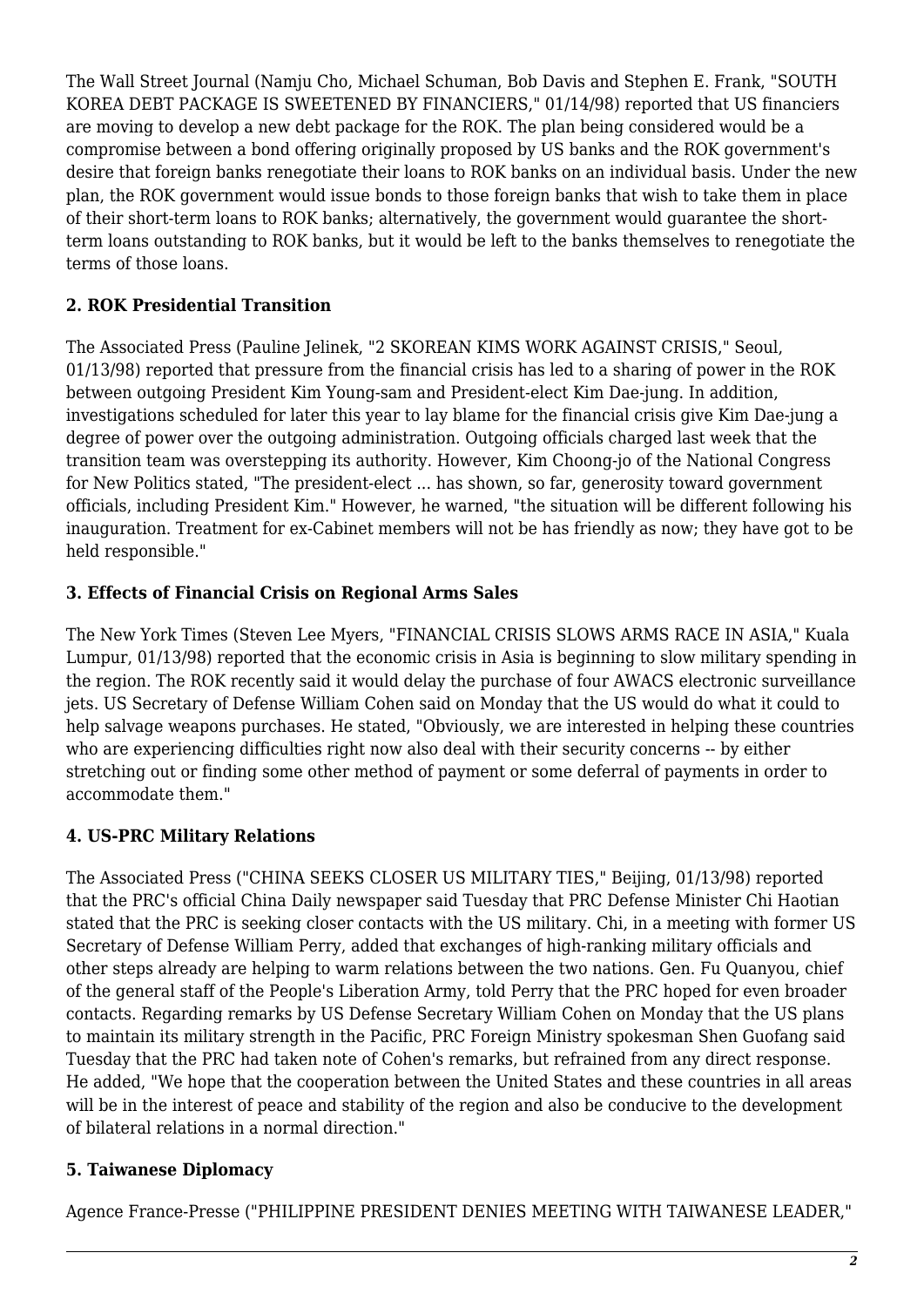Manila, 01/14/98) reported that Philippine President Fidel Ramos on Wednesday denied he had met Taiwanese Prime Minister Vincent Siew during Siew's recent trip to Manila. Finance Secretary Roberto de Ocampo had said Tuesday that Ramos hosted a dinner for Siew at the president's official residence Monday, but de Ocampo later told Ramos his statements "may have been misinterpreted" by the press. He stated, "I did confirm that I met with a Taiwanese delegation. However, I was talking about a high-powered business delegation, not an official one, much less one involving the Taiwanese PM, whom I do not personally know."

Reuters ("SUDDEN TAIWAN TRIP TO MANILA SPARKS BEIJING OUTCRY," Beijing, 01/13/98) reported that Hao Yingbiao, spokesman for the PRC embassy in Manila, said that the PRC lodged a "severe" protest with the Philippines for hosting Taiwan Prime Minister Vincent Siew. He added, "We have made it very clear that the Chinese government opposes any official contact between those countries that have diplomatic relations with PRC and Taiwan." In Beijing, PRC Foreign Ministry spokesman Shen Guofang stated, "We demand that the Philippine government strictly abide by the 'one-China' pledge and avoid damage to bilateral relations over the Taiwan problem." He added, "We understand the temporary financial difficulties suffered by some Southeast Asian countries and we also understand them adopting some financial rescue measures within the framework of the International Monetary Fund. But we are resolutely opposed to the Taiwan authorities using any method to participate in the official preparations or activities in this area."

# <span id="page-2-0"></span>**II. Republic of Korea**

# <span id="page-2-1"></span>**1. DPRK Foreign Relations**

The Chosun Shinbo, an organ of Chochongnyon, or the Association of Pro-DPRK Residents in Japan, reported that the DPRK intends to normalize relations with both the US and Japan. The paper reported that talks between the DPRK and the US on the opening of liaison offices will set the tone for their relationship this year. It also said that the DPRK is working on a visit by former US President Jimmy Carter and that excavation of US MIAs is to be expanded this April. In addition, the paper said that the DPRK will soon dispatch a delegation led by a secretary of the Workers' Party to Japan. Meanwhile, DPRK observers in Seoul speculate that the DPRK will soon hold a session of the Supreme People's Assembly to elect party boss Kim Jong-il as president. (Korea Times, "DPRK TO PUSH IMPROVING RELATIONS WITH JAPAN, US," 01/14/98)

# <span id="page-2-2"></span>**2. ROK-Taiwan Relations**

The PRC has made it clear that it opposes any attempt by the ROK to contact Taiwan concerning that country's offer of a US\$10 billion bailout loan. A series of press reports said that Taiwan, regarded as one of the largest foreign currency holders, considered the possibility of offering bilateral assistance to the ROK in exchange for improved relations. Most recently, a journal issued by the ruling Kuomintang reported that the party would send its secretary general to discuss the issue with ROK leaders. However, the ROK Foreign Ministry told the PRC ambassador in Seoul that there is no official contract between the two countries over the issue. (Korea Times, Son Key-young, "PRC OPPOSES KOREA'S CONTACT WITH TAIWAN OVER FINANCIAL AID," 01/14/98)

The NAPSNet Daily Report aims to serve as a forum for dialogue and exchange among peace and security specialists. Conventions for readers and a list of acronyms and abbreviations are available to all recipients. For descriptions of the world wide web sites used to gather information for this report, or for more information on web sites with related information, see the collection of [other](http://www.nautilus.org/napsnet/resources.html) [NAPSNet resources.](http://www.nautilus.org/napsnet/resources.html)

We invite you to reply to today's report, and we welcome commentary or papers for distribution to the network.